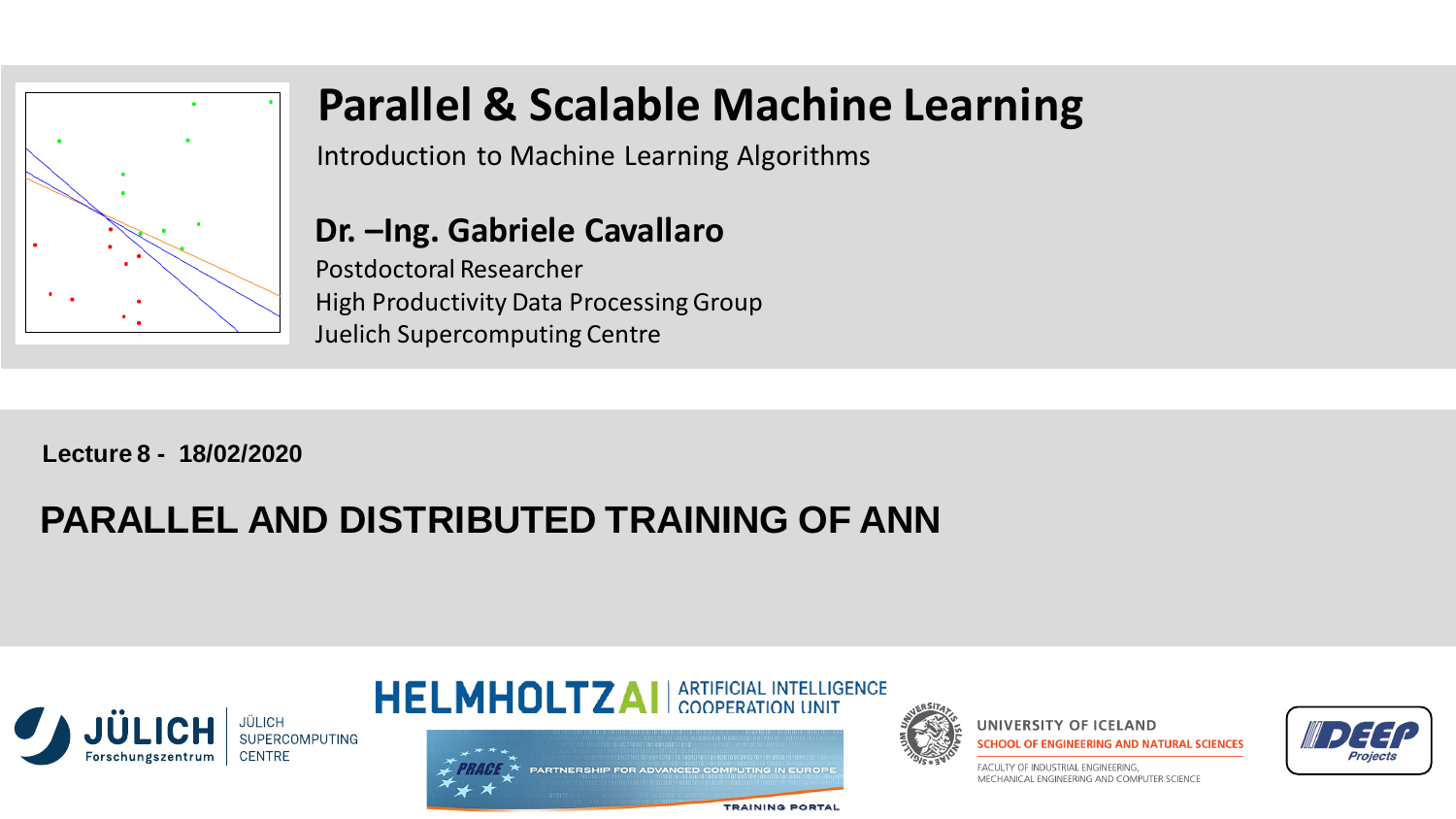# **COURSE OUTLINE**

- Parallel and Scalable Machine Learning Driven by HPC
- Introduction to Machine Learning Fundamentals
- **Supervised Learning with a Simple Learning Model**
- Artificial Neural Networks (ANNs)
- Introduction to Statistical Learning Theory
- Validation and Regularization
- Pattern Recognition Systems
- **Parallel and Distributed Training of ANN**
- **Supervised Learning with Deep Learning**
- Unsupervised Learning Clustering
- Clustering with HPC
- Introduction to Deep Reinforcement Learning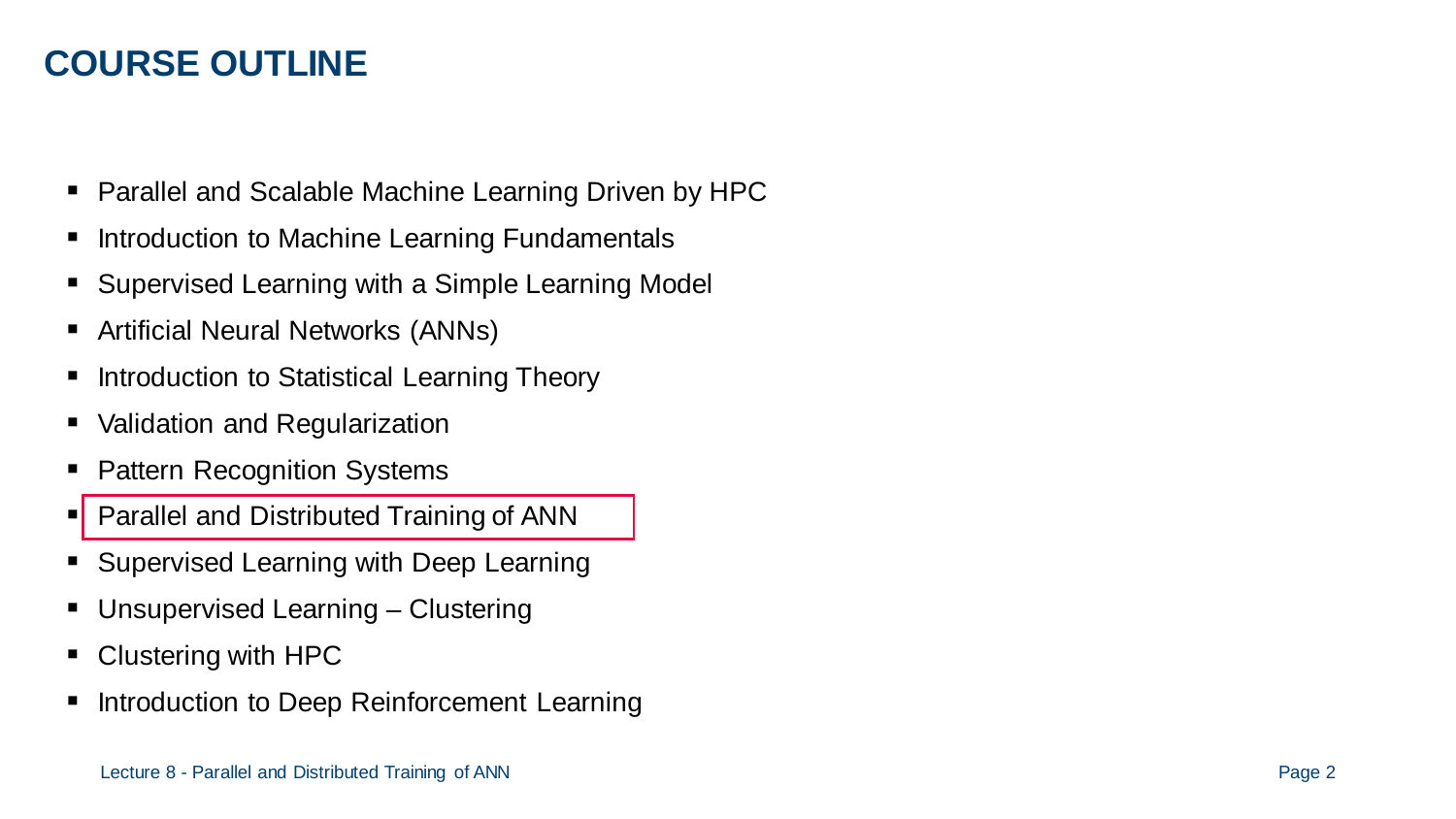# **OUTLINE**

- Classification of small hyperspectral images
- **-** Distribute training with Horovod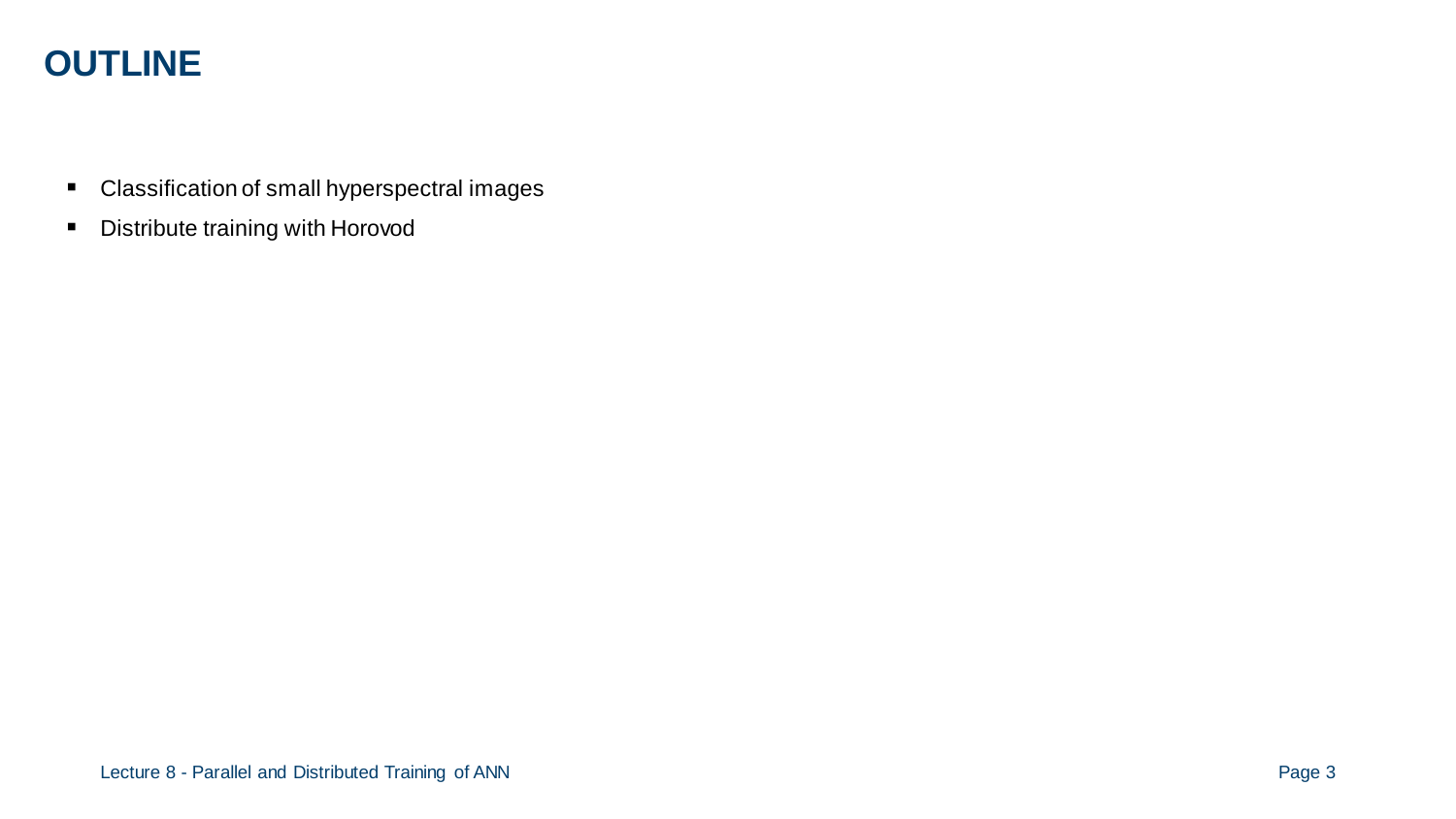# **PRACTICAL**

#### **Classification of Hyperspectral Images**

- Indian Pine Dataset (small site)
	- − It contains 2/3 agriculture, and 1/3 forest or other natural perennial vegetation
	- − There are two major dual lane highways, a rail line, as well as some low density housing, other built structures, and smaller roads
	- − Since the scene is taken in June some of the crops present, corn, soybeans, are in early stages of growth with less than 5% coverage





| #              | <b>Class</b>                 | <b>Samples</b> |
|----------------|------------------------------|----------------|
| 1              | Alfalfa                      | 46             |
| $\overline{2}$ | Corn-notill                  | 1428           |
| 3              | Corn-mintill                 | 830            |
| 4              | Corn                         | 237            |
| 5              | Grass-pasture                | 483            |
| 6              | Grass-trees                  | 730            |
| 7              | Grass-pasture-mowed          | 28             |
| 8              | Hay-windrowed                | 478            |
| 9              | Oats                         | 20             |
| 10             | Soybean-notill               | 972            |
| 11             | Soybean-mintill              | 2455           |
| 12             | Soybean-clean                | 593            |
| 13             | Wheat                        | 205            |
| 14             | Woods                        | 1265           |
| 15             | Buildings-Grass-Trees-Drives | 386            |
| 16             | <b>Stone-Steel-Towers</b>    | 93             |

*[2] Hyperspectral Images*

*[1] Rasti Behnood, et al.*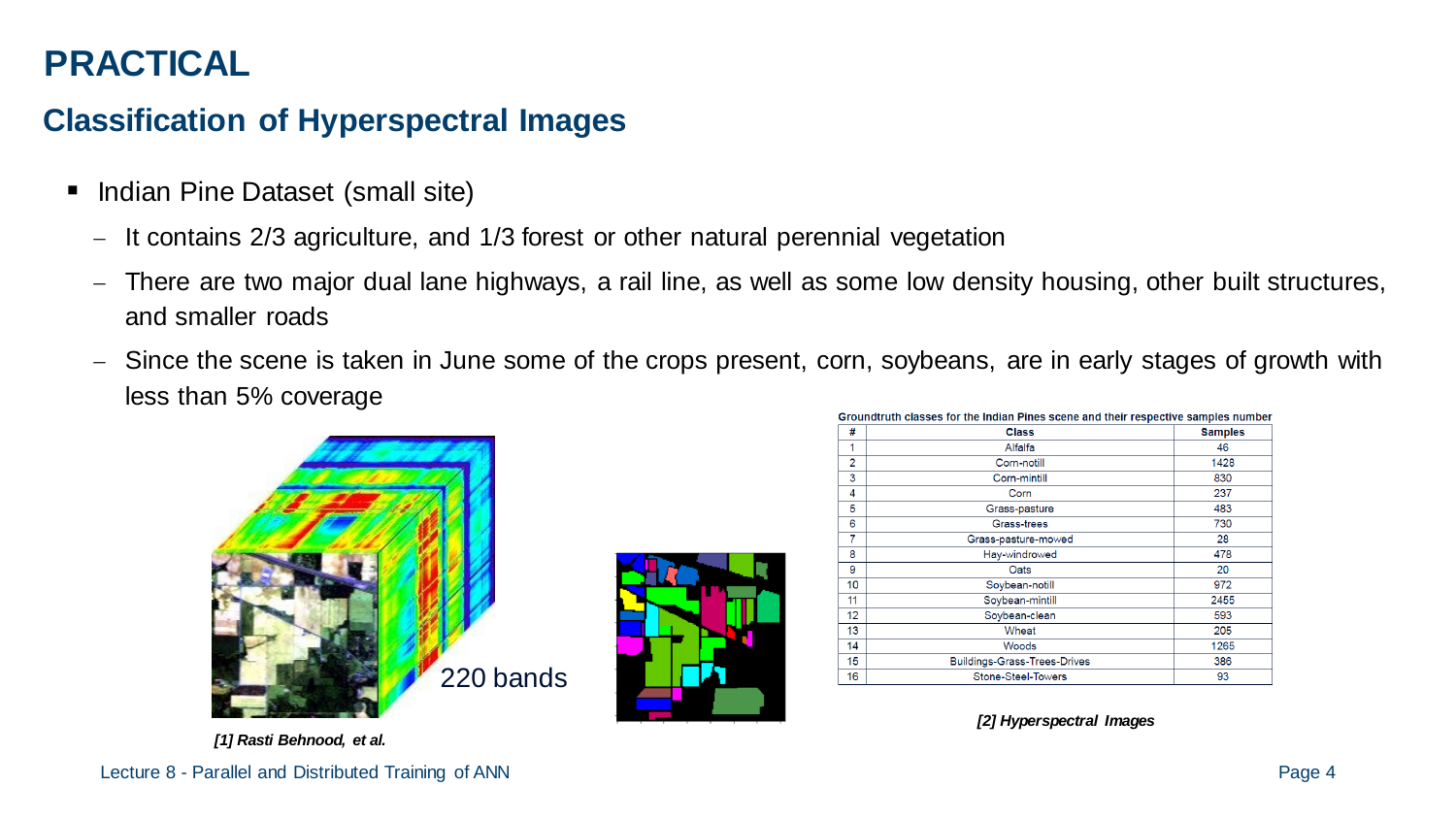# **COMPETITION**

**Use the same train size = 0.1**

| <b>Group Name</b> | <b>Test Accuracy</b> | <b>Group Name</b> | <b>Test Accuracy</b> |
|-------------------|----------------------|-------------------|----------------------|
|                   |                      |                   |                      |
|                   |                      |                   |                      |
|                   |                      |                   |                      |
|                   |                      |                   |                      |
|                   |                      |                   |                      |
|                   |                      |                   |                      |
|                   |                      |                   |                      |
|                   |                      |                   |                      |
|                   |                      |                   |                      |
|                   |                      |                   |                      |
|                   |                      |                   |                      |
|                   |                      |                   |                      |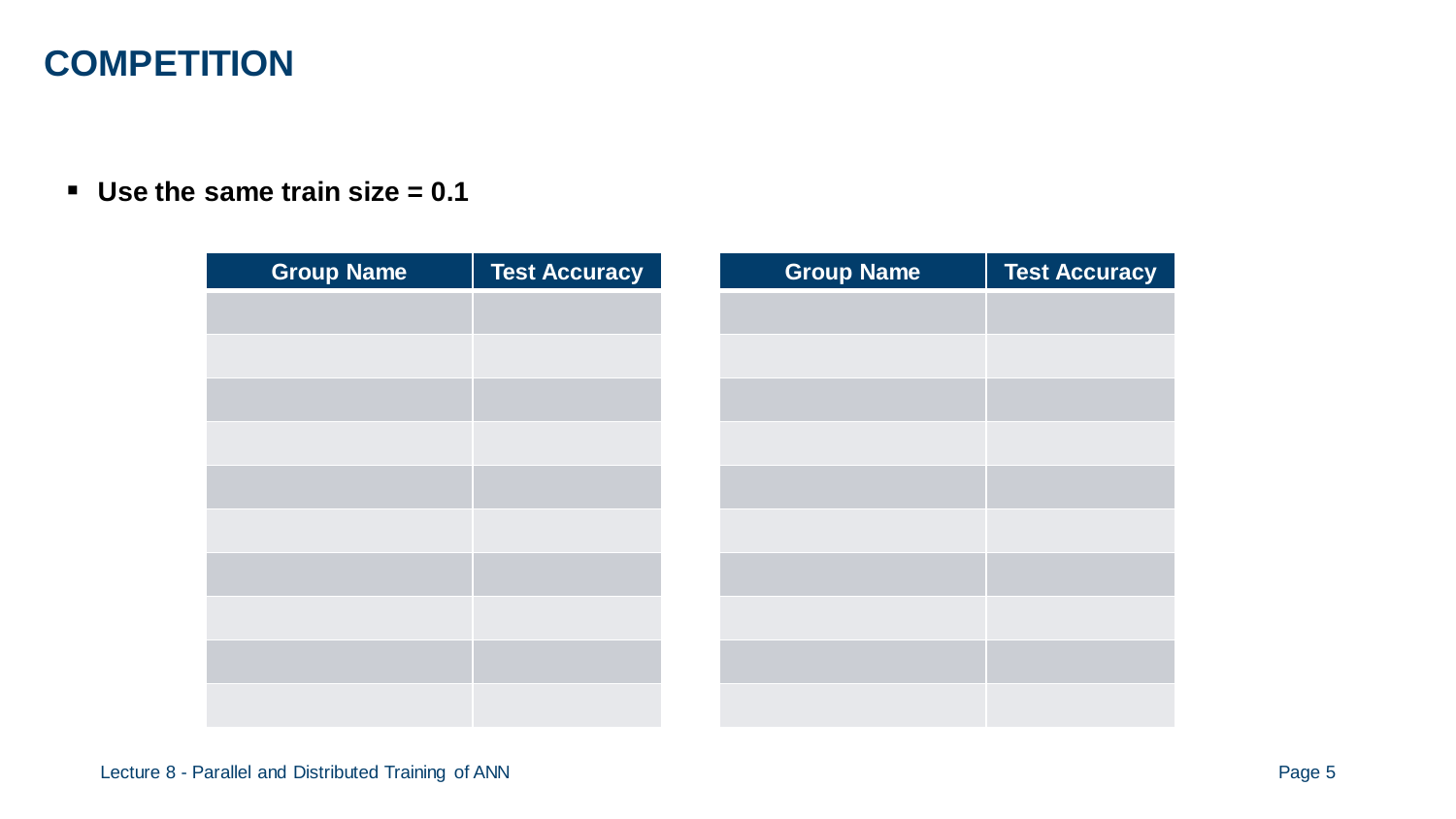### **HOMEWORK**

**Indian Pine Dataset (large site)** 

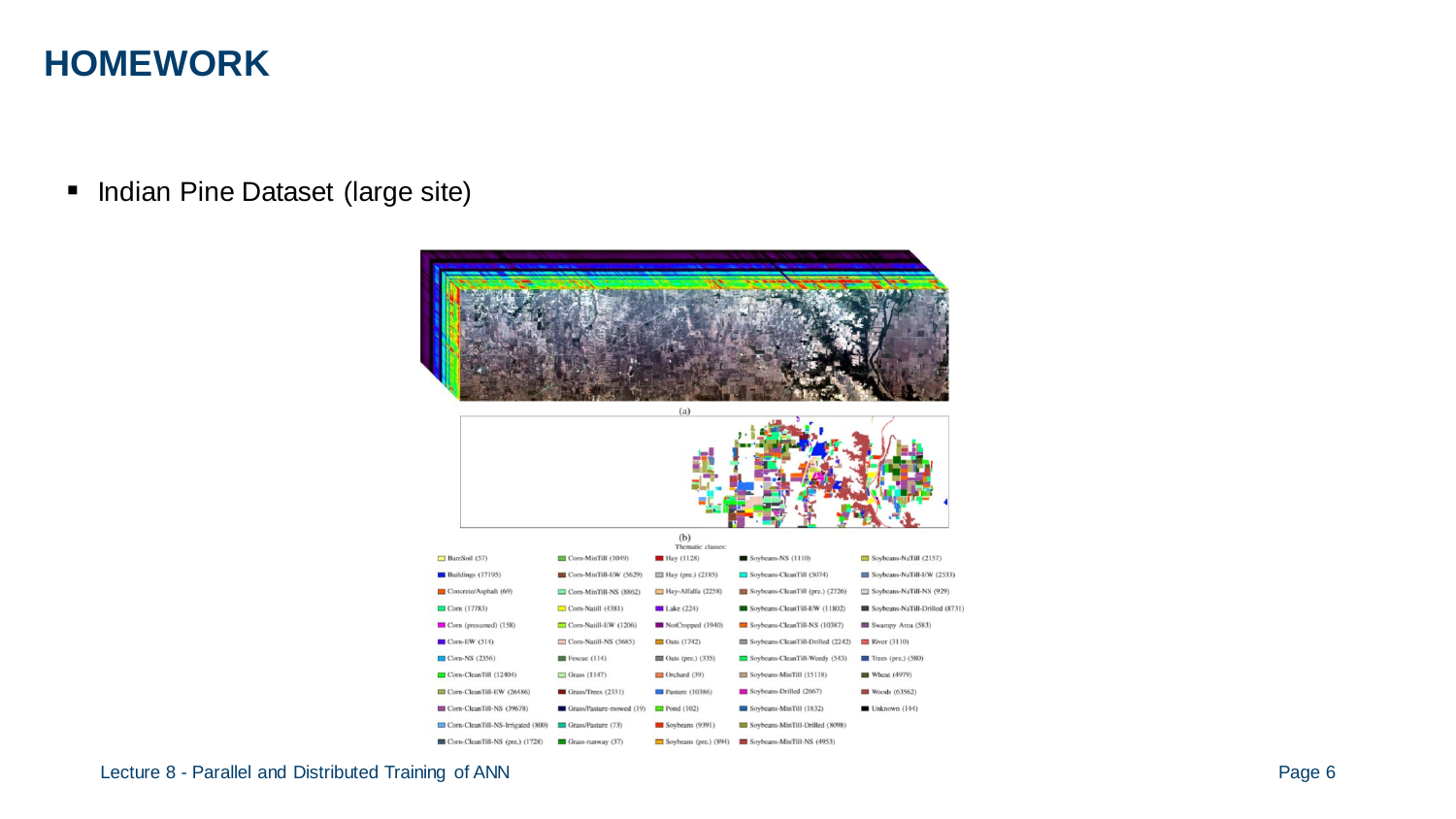# **MINI-BATCH GRADIENT DESCENT**

#### **Batching the data into mini-batches**

- Tradeoff between **BGD** and **SGD**
- Gives an estimate of the true gradient by averaging the gradient from each of the B points
- Minibatch sampling: implemented by shuffling the dataset S, and processing that permutation by obtaining contiguous segments of size B from it

- 1. Initialize weights randomly  $\sim \mathcal{N}(0, \sigma^2)$
- 2. Loop until convergence
- 3. **Pick batch of B data points**
- 4. Compute gradient
- 5. Update weights  $W \coloneqq W \eta \; \frac{\partial L(W)}{\partial W}$
- 6. Return weights



 $\partial W$ 

=  $\frac{1}{\sqrt{2}}$ 

 $\frac{1}{B}\sum_{k=1}^{B}$ 

 $B$   $\frac{\partial L_i(W)}{\partial L_i}$ 

 $\partial W$ 

 $\partial W$ 

Fast to compute and a much better *[introtodeeplearning.com](http://introtodeeplearning.com/)* Lecture 8 - Parallel and Distributed Training of ANNestimate of the true gradient!

 $09$ 

 $0.8$  0.7 0.6 0.5 0.4

 $0.3$ 

 $0.2$ 

Page 7 *© MIT 6.S191: Introduction to Deep Learning*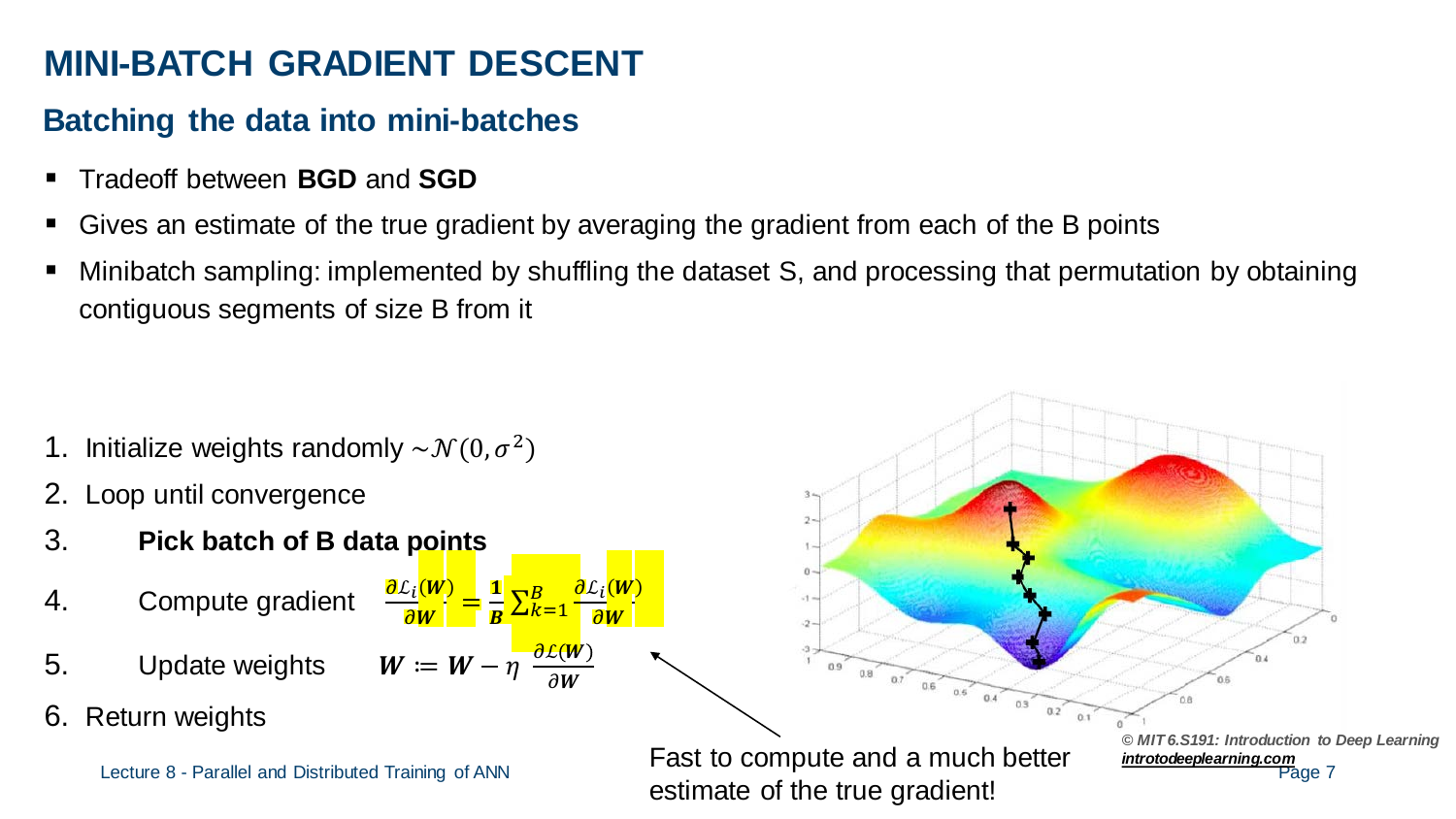# **EPOCHS AND ITERATIONS**

- **1 Epoch**: **entire training** set passed forward and backward through the network in once
	- − The training set is divided in batches since the data can be too large
- **1 iteration**: **entire batch** passed forward and backward through the network in once
	- − If 1000 training samples and batch size set to 500, it means 2 iterations to complete 1 Epoch



*What is the right numbers of epochs?*

Lecture 8 - Parallel and Distributed Training of ANN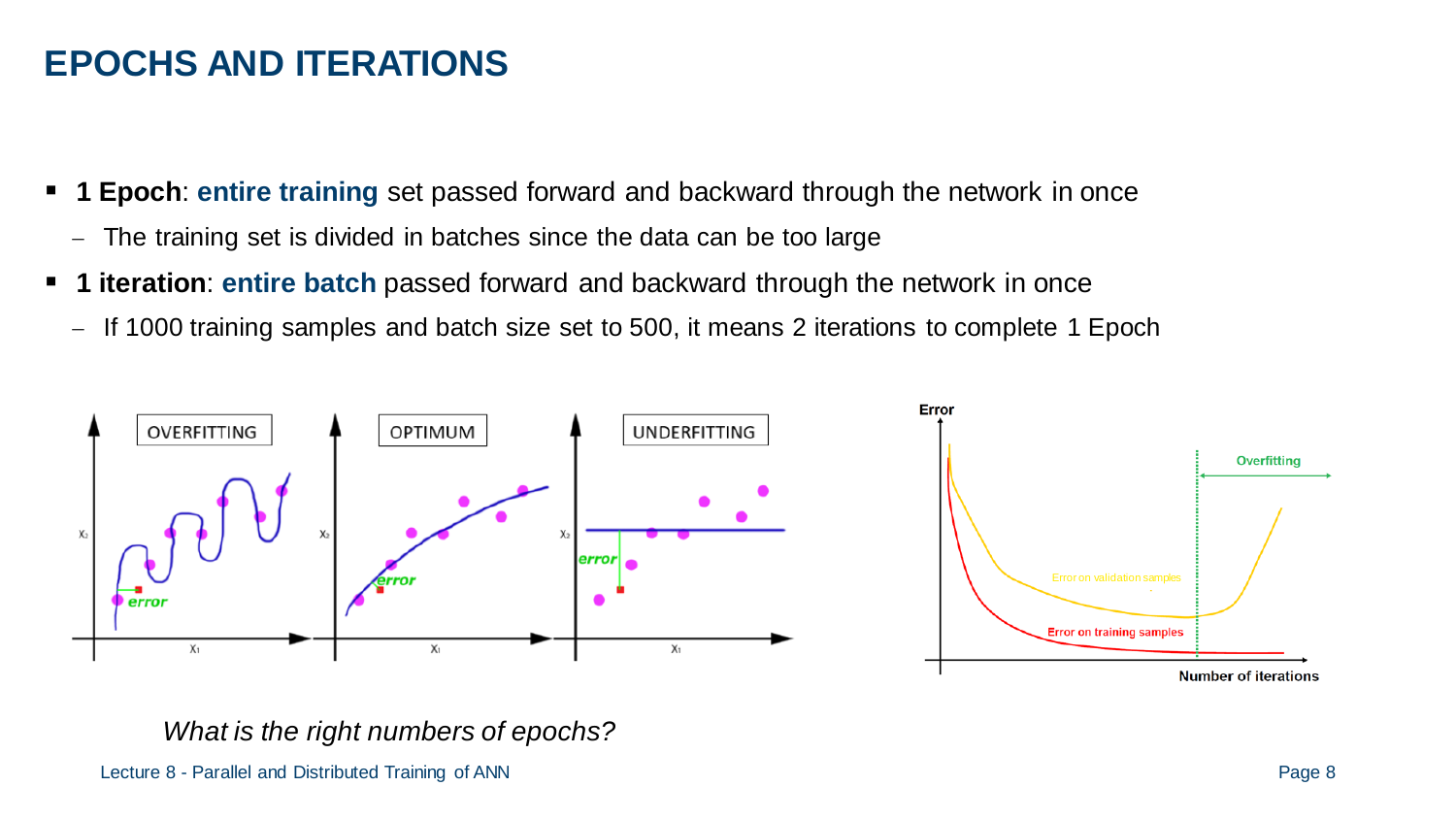# **DISTRIBUTED TRAINING**

#### **With Data Parallelism**

- **Mini-Batch Gradient Descent:**
	- More accurate estimation of gradient and smoother convergence
	- − Allows for larger learning rates (i.e., trust more the gradient , training faster)
	- − Can **parallelize computation** and achieve significant speed increases

**Send batches across the GPUs**, compute their gradient simultaneously and aggregate them back

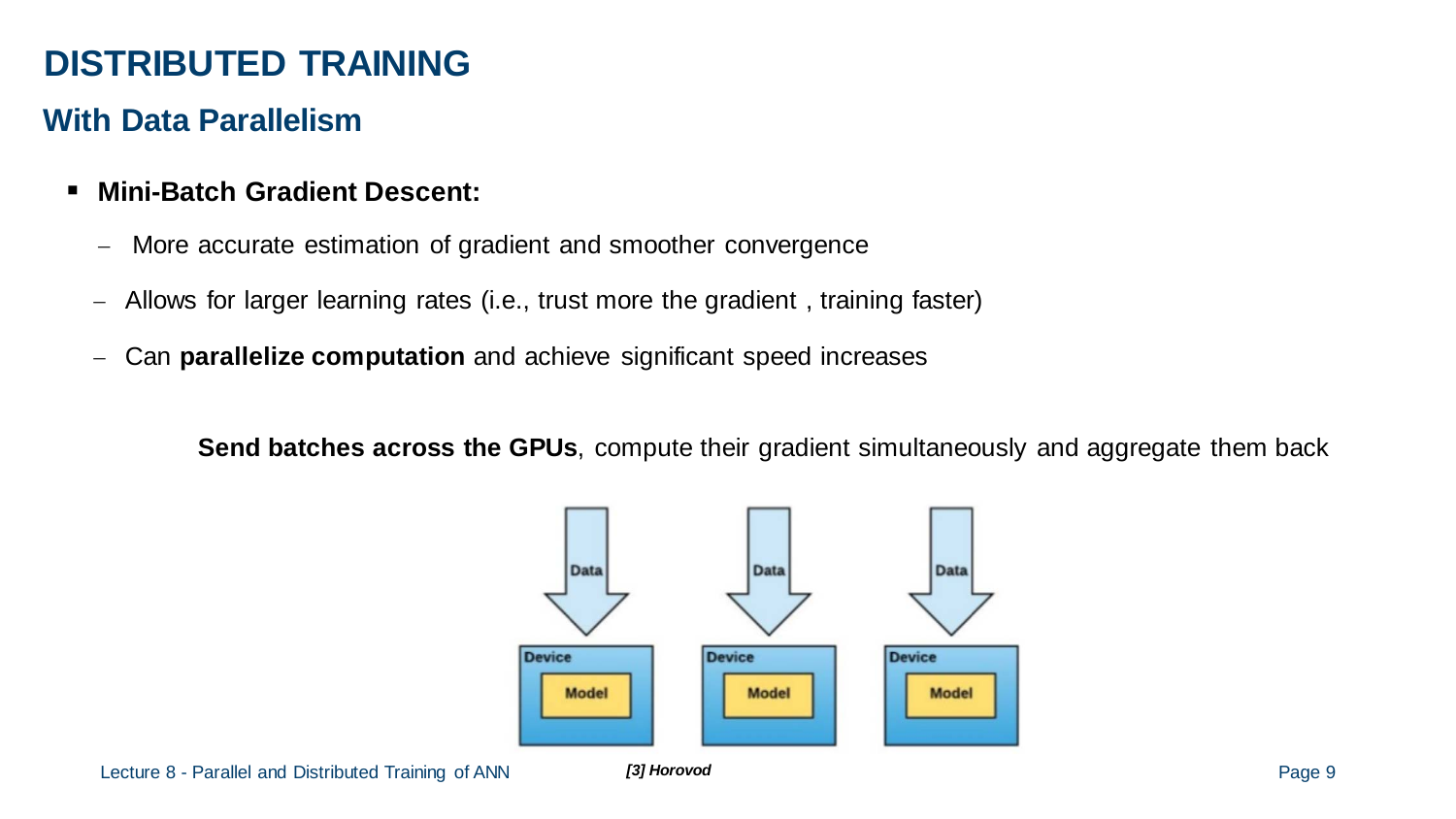# **DISTRIBUTED TRAINING**

#### **With Data Parallelism**

- The gradients for different batches of data are calculated separately on each node
- But averaged across nodes to apply consistent updates to the model copy in each node

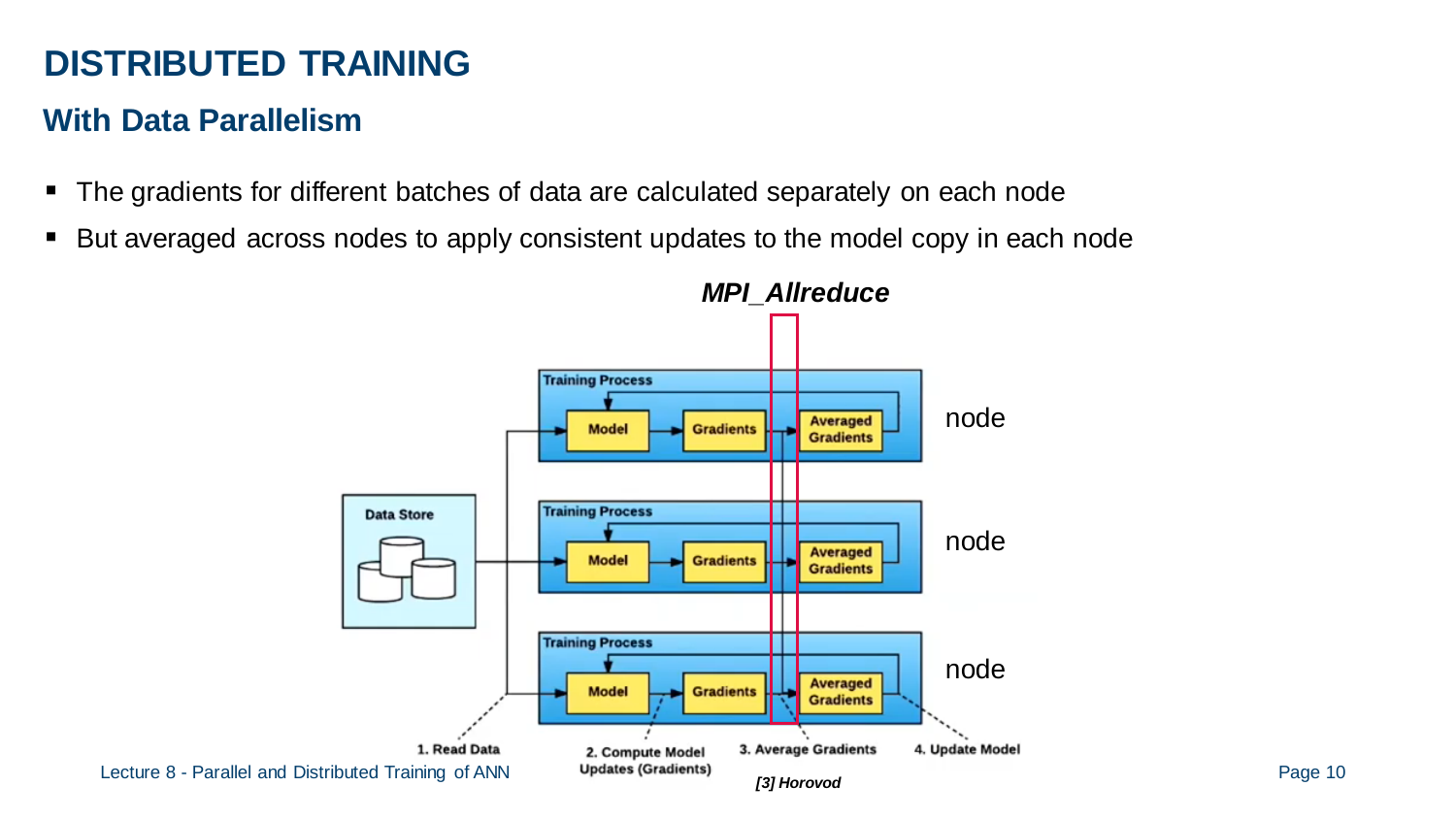- Horovod is a data distribution framework
- Supports Keras, Tensorflow, PyTorch
- Based on MPI operationts and NCCL library
- No need for a parameter server
- **Implemented using the Ring-AllReduce** operation for the exchange of the gradient between the different actors
- **Other frameworks for data parallelization** exist (e.g. Distributed Tensorflow)



*[4] Horovod: Ring-AllReduce*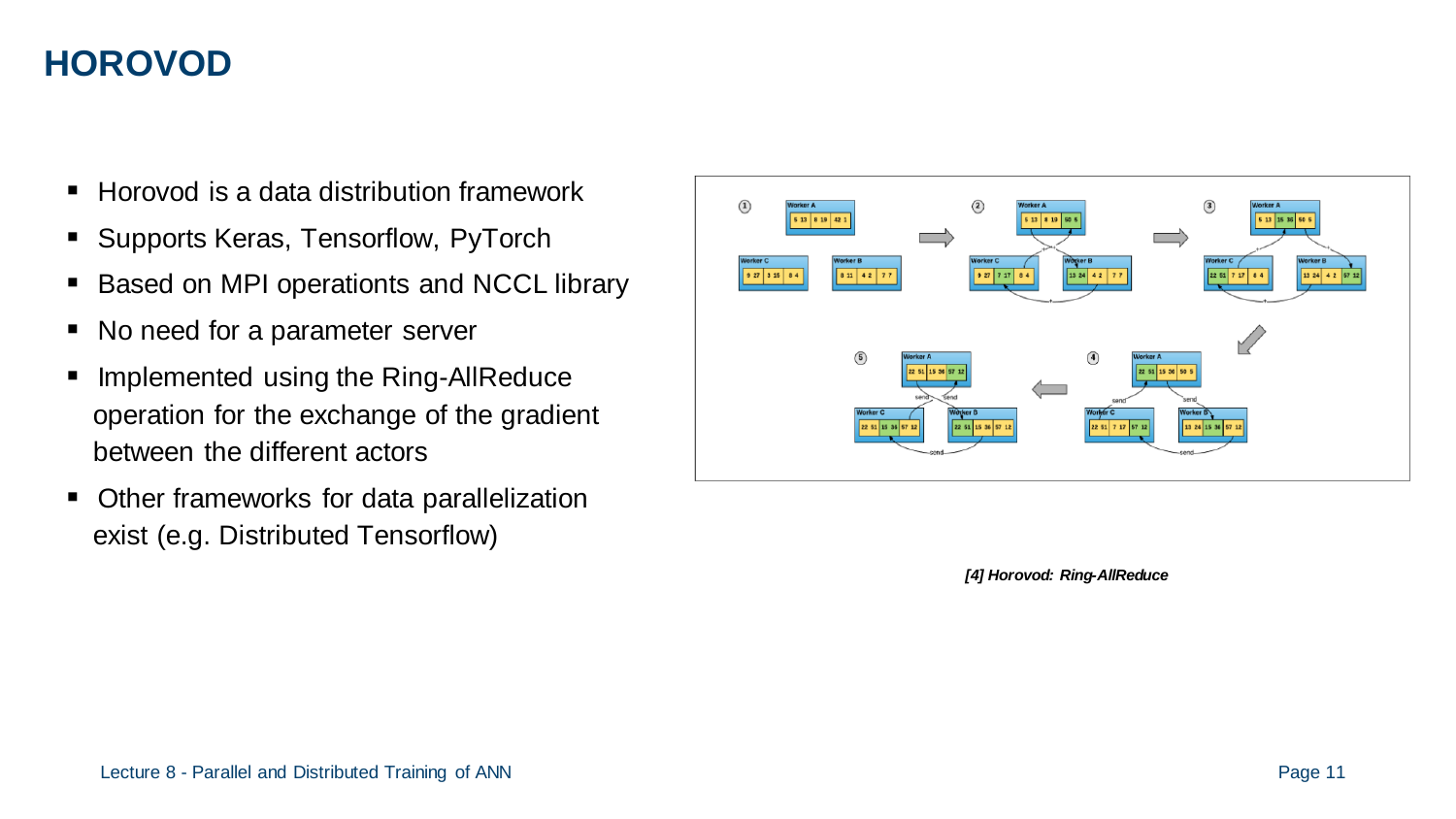#### **How to use it**

#### **1. Initialize Horovod**

*hvd.init()*

#### **2. Pin GPU to each process (local rank)**

*config = tf.ConfigProto()* 

*config.gpu\_options.allow\_growth = True*

```
config.gpu_options.visible_device_list = (hvd.local_rank())
```
*K.set\_session(tf.Session(config=config))* 

*[5] Fahad Khalid*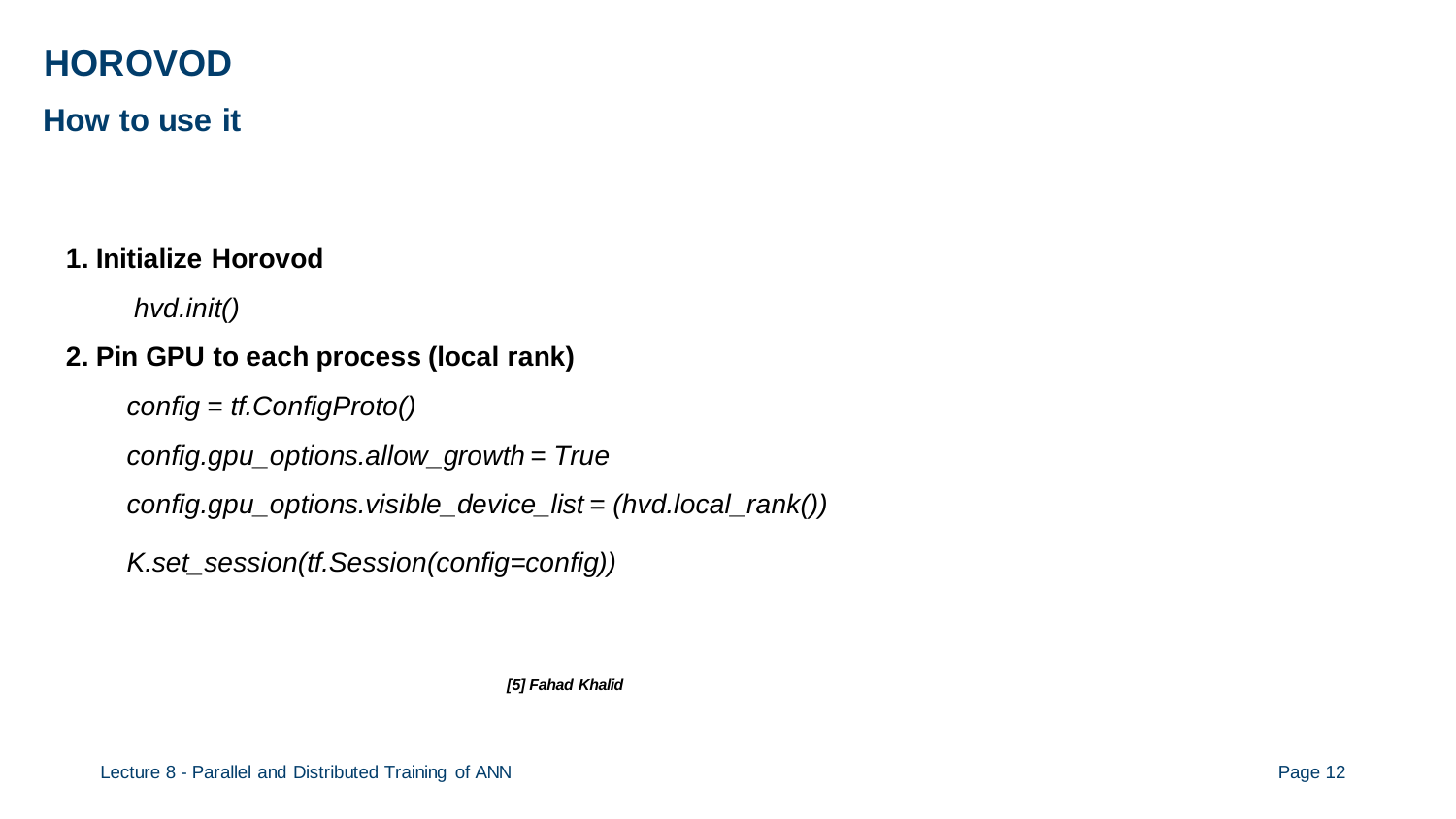#### **How to use it**

- **3. Distribute the optimizer of your choice** 
	- *opt = hvd.DistributedOptimizer(opt)*

**4. Broadcast initial variable states from rank 0 to all other processes to ensure consistent initialization of all workers when training is started with random weights or restored from a checkpoint**

*callbacks = [hvd.callbacks.BroadcastGlobalVariablesCallback(0),]*

**5. Save checkpoints only on worker 0 to prevent other workers from corrupting them**

*if hvd.rank() == 0:*

*callbacks.append(keras.callbacks.ModelCheckpoint('checkpoints/checkpoint-{epoch}.h5'))*

Remember to pass the callback as an argument to the fit function!

*[5] Fahad Khalid*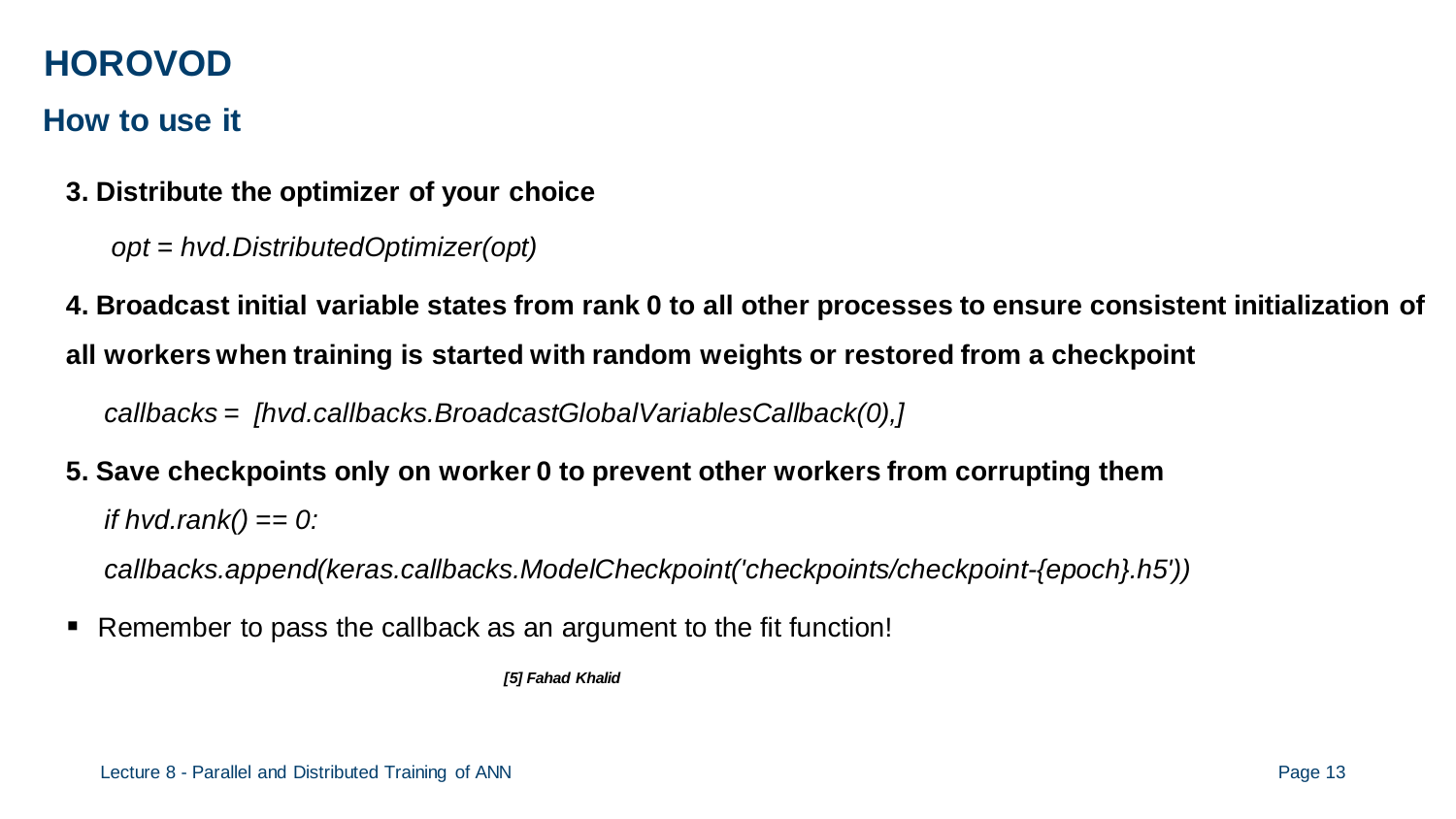#### **How to use it**

- When using Horovod, it is up to the developer to distribute the data among the workers (e.g. using sharding in TensorFlow)
- In this simple example, the same data are loaded on each GPU
	- − However, more complex approaches are needed for a real training distribution
- Each GPU processes a different subset of training data

Have a look at "Accurate, Large Minibatch SGD: Training ImageNet in 1 Hour" by Goyal et al., 2017 to get some insight (learning rate scheduler & other tips)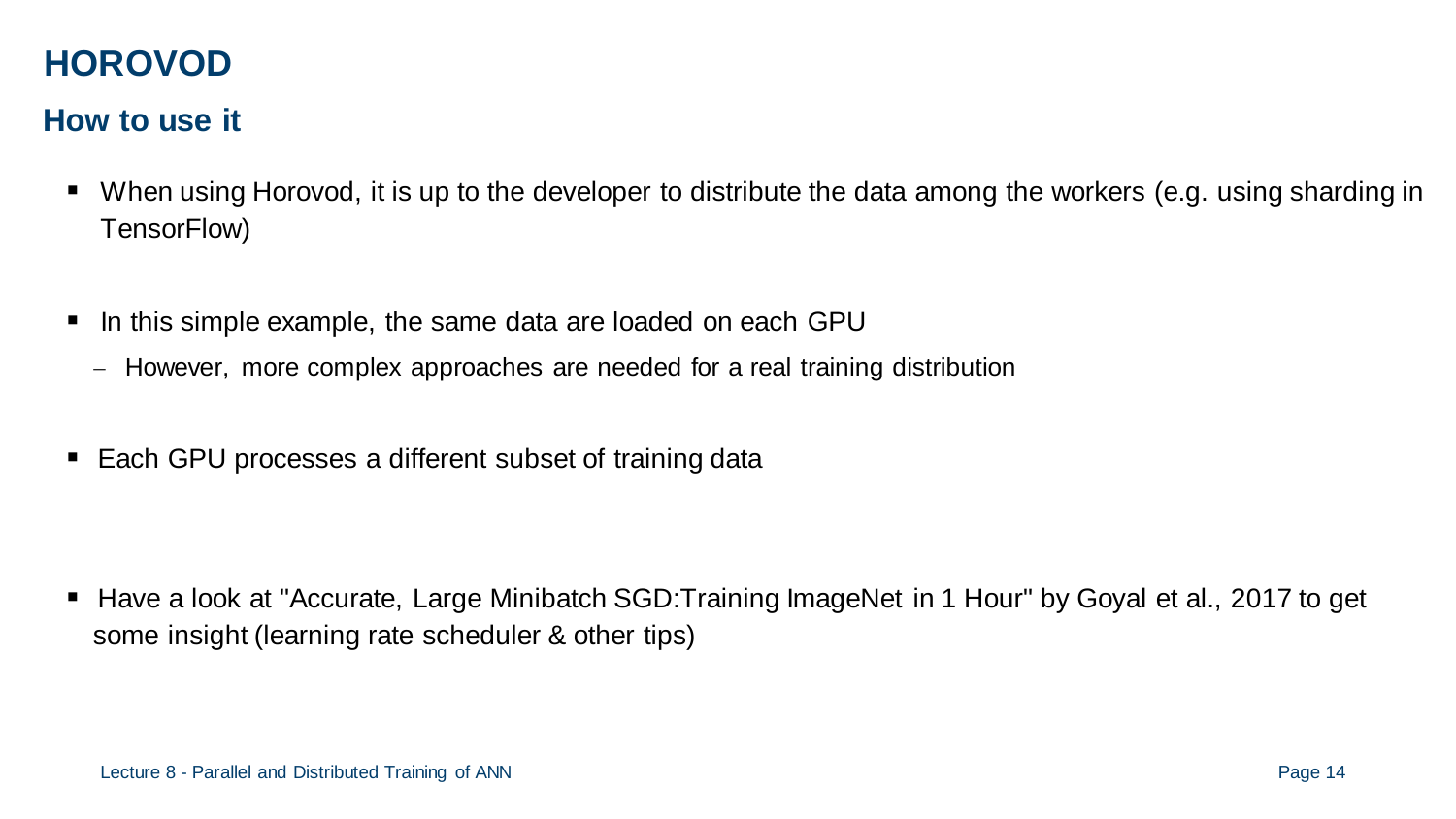# **DEEPSAT-SAT6**

#### **Classification problem**

- **Inages were extracted from the National** Agriculture Imagery Program (NAIP) database
- 4 bands red, green, blue and Near Infrared (NIR)
- 28x28 pixels
- The training and test labels are one-hot encoded 1x6 vectors (6 agricultural land cover classes)
- 324,000 training images
- 81,000 test images



*[6] DEEPSAT-SAT6*